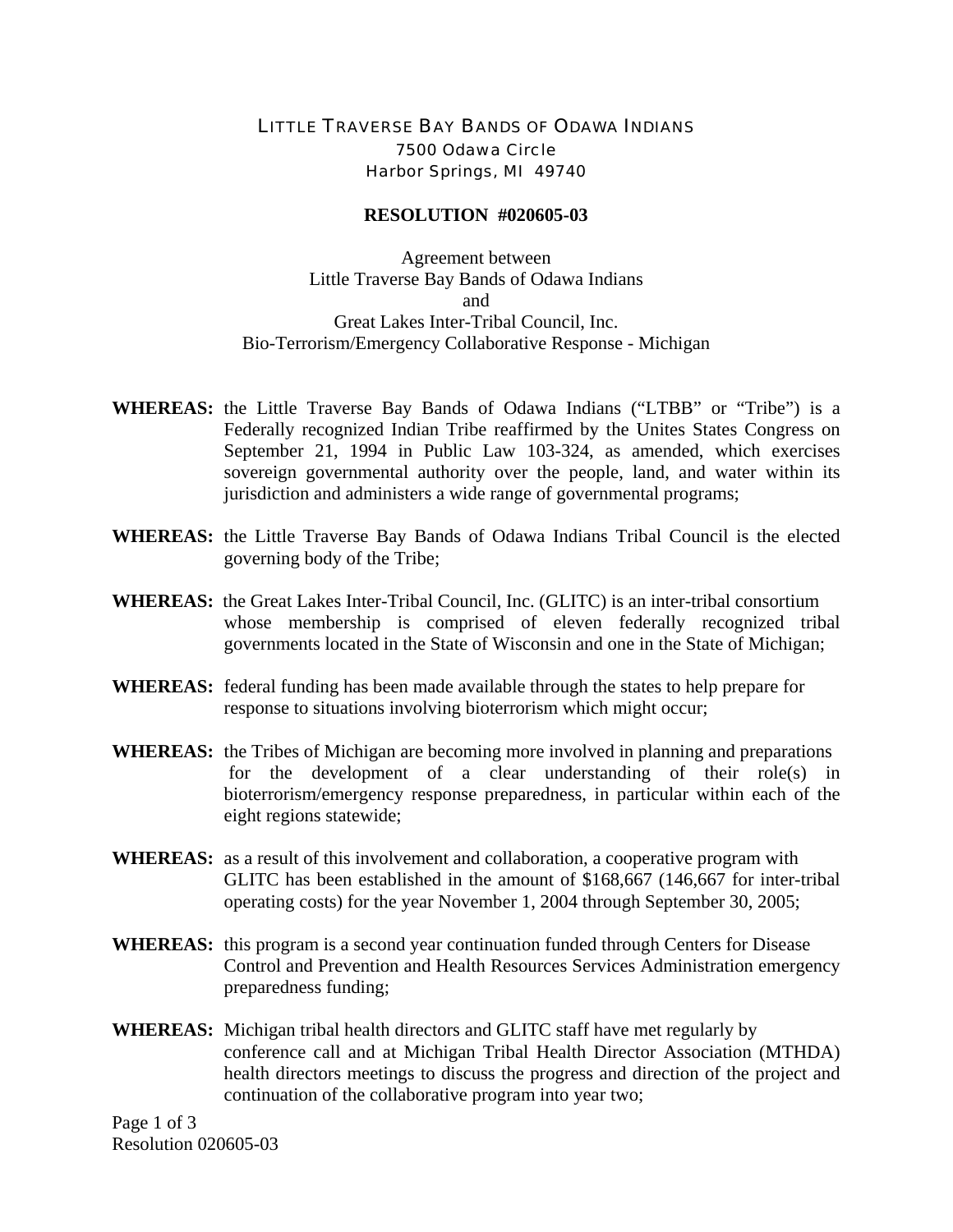- **WHEREAS:** the second year continuation of the collaborative program provides \$2,000 to each of the 11 tribes (\$22,000 total for all tribes combined) to encourage tribal participation in regional initiatives to further promote the collaborative relationship between the regions and the tribes;
- **WHEREAS:** experience to date has demonstrated the need for current and integrated bioterrorism/emergency response planning, and the tribes are benefiting by being associated with a larger group in such planning, including benefits from increased economies of scale;
- **WHEREAS:** an example of these economies of scale is that the current collaborative program has allowed the availability of a full-time Bio-terrorism/Emergency Response Staff Assistant, funded in part by both the Wisconsin (2/3) and Michigan (1/3) bio-terrorism/emergency response contracts, to assure more convenient availability of assistance by telephone and access to expert staff when they are traveling;
- **WHEREAS:** the familiarity and involvement of the GLITC with key American Indian health systems on a statewide basis, including general epidemiological and student development, is working to assure the completion of applicable objective and helping to provide a notational model for tribal involvement in bio-terrorism response and emergency preparedness;
- **WHEREAS:** additional funding sources will be sought to increase the capacity of the program and services to the Michigan Tribes;
- **WHEREAS:** documentation on activities attended by the tribes in relation to the regional initiatives will be compiled by the tribe and provided to GLITC;
- **WHEREAS:** each tribe, through the MTHDS and/or emergency preparedness staff has been requested to determine whether the tribes would prefer to contract for the additional funds listed above or submit reimbursement of completed travel during the current project year, November 1, 2004 through September 30, 2005.

**THEREFORE BE IT RESOLVED,** that the Little Traverse Bay Bands of Odawa Indians Tribal Council hereby endorse the contracting for stated travel related expenses with/from GLITC.

**BE IT FURTHER RESOLVED** that Tribal Chairman Frank Ettawageshik or Tribal Administrator Albert Colby Jr., or another designee from the Tribal Chairman is authorized to execute any documents necessary to receive and administer funds under this contract.